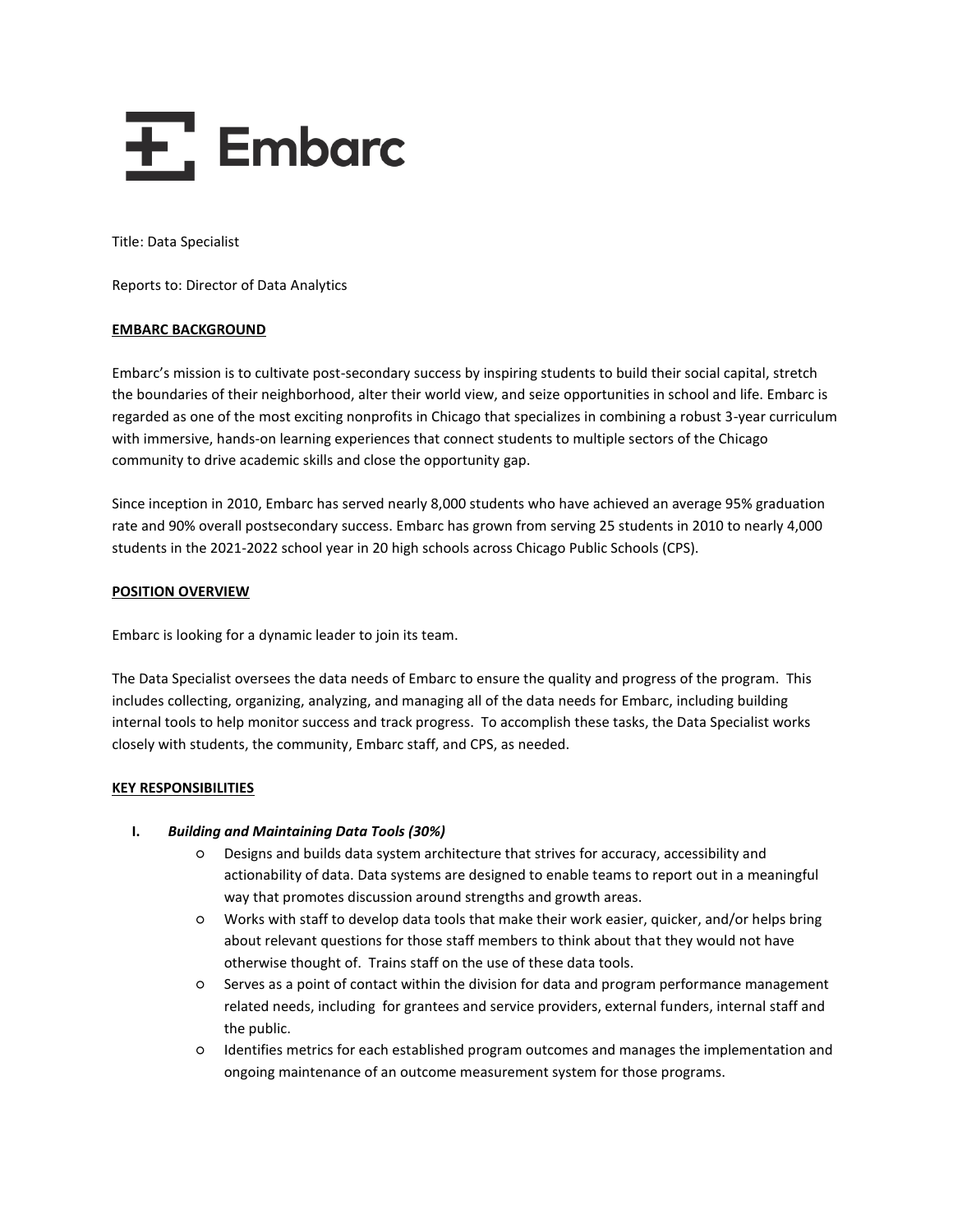- Researches, evaluates, and analyzes best practices and trends regarding program evaluation, data management, and building data systems.
- Drives strategies for collection of new data and the refinement of existing data sources using algorithms and/or other advanced techniques.
- Researches and develops data science solutions in furtherance of the Embarc's overall mission and strategic direction.
- Responds to maintenance requests in 24 hours or less. Maintains system downtime to less than 8 hours per month for all staff and stakeholders.
- Seeks out and responds to team feedback around data systems and reporting. Continually develops and evolves data tools to meet the needs of the team.

## II. *Collecting, Analyzing, and Reporting on Data (30%)*

- Prepare reports for departmental, institutional, and external needs, including routine and ad hoc reports.
- Enter data into database , using manual entry, scanning, and data file imports.
- Explores data from multiple angles, draws relevant conclusions, and makes recommendations that demonstrate the value of data driven decision making for policy development and program implementation.
- Maintains and prepares a variety of informative, relatable reporting for staff, board, and the community, including student reports and records of program activities and statistics.
- Identifies and prioritizes information/reporting/analysis needs in collaboration with the department heads for different divisions.
- Analyzes and segments suspect pools for cultivation, as well as target audiences for engagement for the Development, Program, and Onboarding teams.
- Leads teams in monthly data analysis sessions. Data is concise, to the point, and easily readable/accessible. The Data Specialist acts as a facilitator and allows the team to reflect on data by providing probing questions for team analysis, but also by finding natural entry points to contribute to the reflection.
- Responds to 100% of ad-hoc data reporting requests within 24 hours with most accurate information including sources of error and assumptions.
- Works across departments and relevant members to drive the collection of new data, ascertain utility of existing data collection, evaluate existing data sources, and verify data integrity.

## III. *Infrastructure and Systems (30%)*

- Develops a comprehensive strategy to organize departments' existing data into a usable infrastructure for analysis to inform service optimization, program design, and resource allocation.
- Identifies the information to be gathered, develops data collection methods, prescribes data formatting requirements, and specifies the data warehousing structure for future access.
- Ensures that data in different departments is easily accessible and aligns with other departments in order to assure that departments' data is not looked at in isolation but rather connected to all related data.
- Answers questions by developing research methodology, gathering data and/or using appropriate quantitative or qualitative techniques to analyze available data.
- Maintains high standards of data ethics, accuracy, collection, and transparency in data collection and analysis methodologies.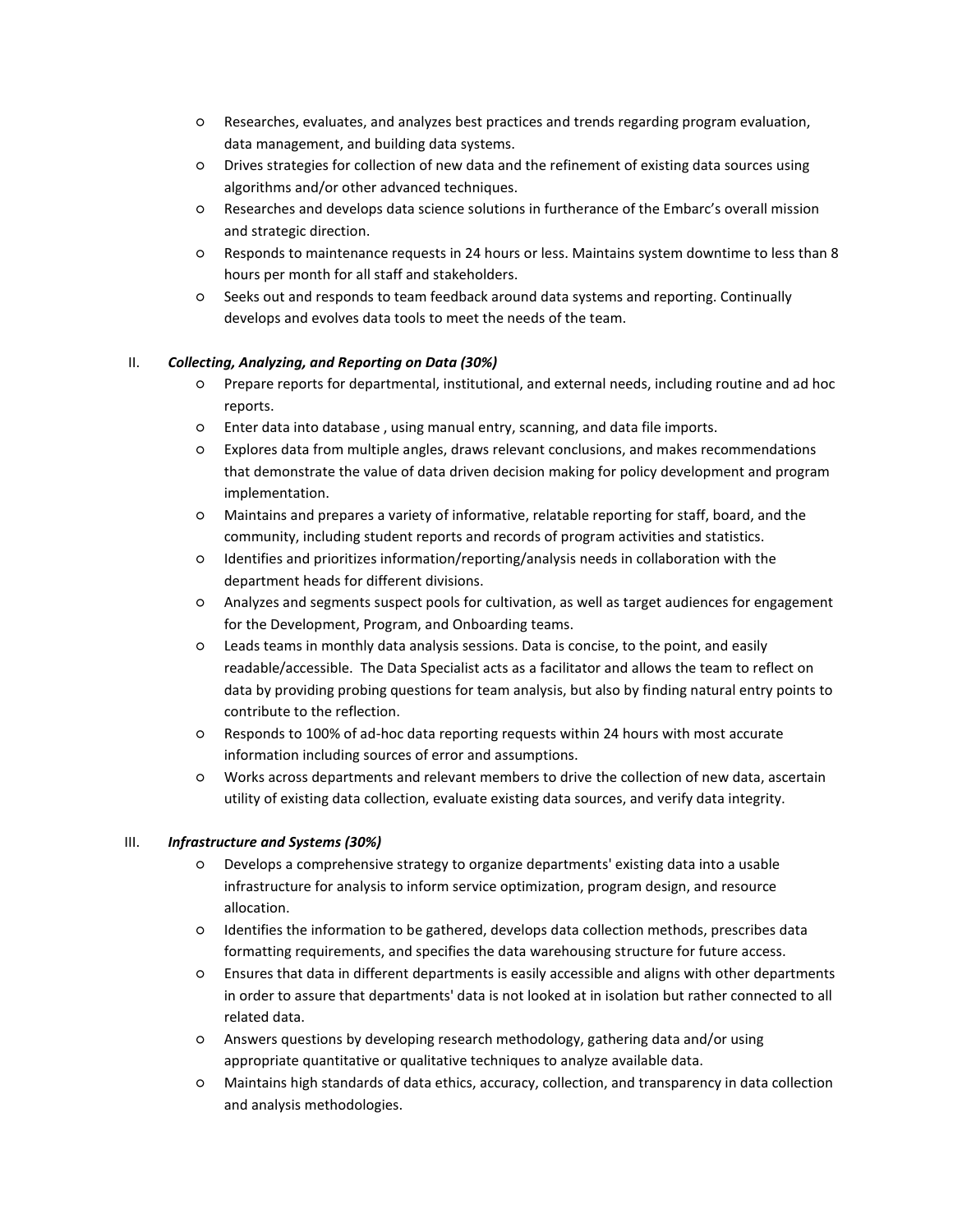○ Consults with Director of Data and Analytics to develop and iterate innovative, effective, and actionable program and impact measures. Locates, analyzes, and reports on latest relevant research.

## IV. *Data Relations and Professional Growth (10%)*

- Establish and maintain relationships with external partners to access potential supplemental data sources (e.g. CPS, Thrive, University of Chicago, foundations, academic and research institutions)
- Continually seeks professional learning opportunities that will further knowledge and skills in the areas of research, measurement, and evaluation.
- Extends organization's reach to acquire data regarding its students, partners, and experiences.

# **SKILLS, EXPERIENCES, COMPETENCIES**

- Demonstrates aptitude for analyzing and interpreting data and for synthesizing complex information from multiple sources.
- Proven data presentation skills the ability to successfully present data analysis in succinct summaries.
- Advanced skills in leading teams in interpreting and analyzing information to identify patterns, tendencies, and relationships among different datasets and to create action plans based on that analysis.
- Excellent computer skills: basic coding capabilities (JavaScript and HTML), internet search engines and advanced search techniques, data retrieval services, Google Suite (Google Sheets and Scripts in particular)
- Ability to build data-tracking solutions for different teams that measure impact, fidelity, and usage.
- Excellent interpersonal and communication skills the ability to successfully interact with a variety of people on different levels, and comfort with speaking and presenting research in a group setting.
- Strong organizational skills the ability to work productively in a fast-paced environment, and the ability to prioritize a multi-faceted workload under strict deadlines, sometimes with limited guidance or supervision.
- Flexibility and patience the ability to work productively in a team environment and independently, and the willingness to meet unexpected demands with a positive attitude.
- Attentiveness to detail and accuracy in data entry, reporting, fact finding, and writing.
- Ability to maintain high standards of data ethics, accuracy, collection, and transparency in data collection and analysis methodologies.
- Ability to act with sensitivity and discretion while working with highly confidential information.
- Excellent customer service skills.
- Ability to develop solutions to moderate or complex problems while following the organization's mission and vision.

# **Other Requirements:**

Embarc thrives on a collaborative working environment. With this in mind, the Data Specialist will occasionally need to be in-person for team trainings, professional development, or other organization-wide needs.

# **TO APPLY**

Interested candidates should submit a resume and cover letter as a single .pdf toThomas Goodwin at [tgoodwin@embarcchicago.org](mailto:tgoodwin@embarcchicago.org) to be considered. Only candidates who are being moved forward to consideration should expect a personal reply from Embarc.